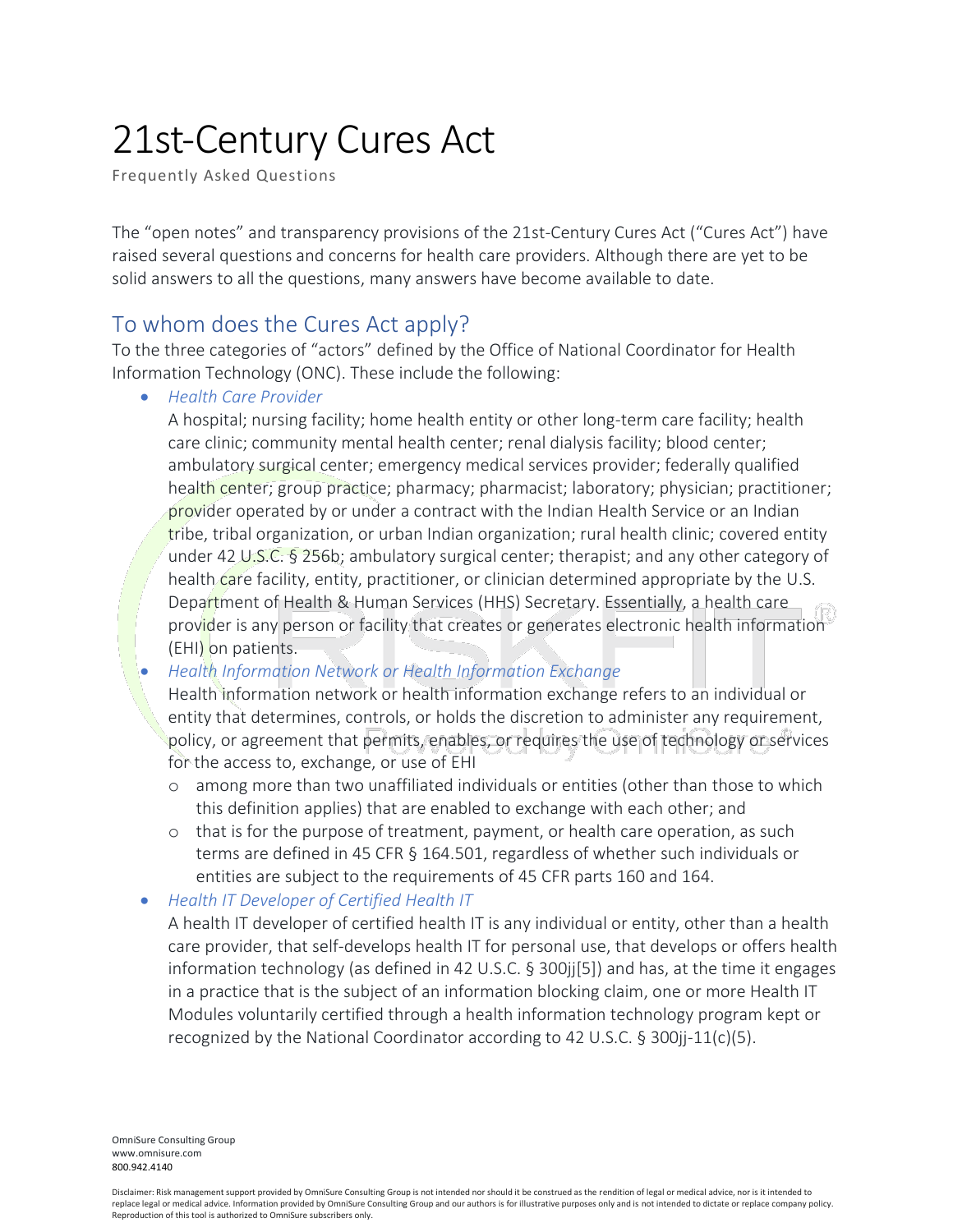# When was the effective date of the Cures Act?

Although passed in 2016, the Cures Act did not become effective until April 5, 2021. The first attestation of compliance is April 5, 2022.

# What are the Cures Act Requirements?

The Cures Act generally allows patients/families/guardians (hereinafter, collectively referred to as "patient") to access, exchange, or use electronic health information (EHI). For the American public, the final rule promotes innovation in the health care technology ecosystem to deliver better information more conveniently to patients and clinicians. It also promotes transparency, utilizing modern computers, smartphones, and software to allow the American public to regain visibility in the services, quality, and costs of health care.

# At what point in the episode of care must EHI be made available to the patient?

Draft clinical notes and laboratory results pending confirmation are examples of data points that may not be appropriate to disclose or exchange with the patient until finalization. However, if such data is used to make health care decisions about an individual, then it would fall within the "designated record set" and therefore within the definition of EHI. To the extent that a data point falls within the definition of EHI, practices likely to interfere with legally permissible access, exchange, or use of that EHI may implicate the information blocking definition.

#### *A designated record falls under the following definitions:*

 $(1)$  A group of records maintained by or for a covered entity that includes

(i) patient medical and billing records maintained by a covered health care provider;

(ii) the enrollment, payment, claims adjudication, case, or medical management record systems maintained by or for a health plan; or

(iii) those used, partly or fully, by or for the covered entity to make decisions about patients. For purposes of this paragraph, the term *record* means any item, collection, or grouping of data that include protected health information and is maintained, collected, used, or disseminated by or for a covered entity (45 CFR § 164.501).

The patient does not have real-time access to their EHI. The EHI must be at a certain stage of completion before it can be accessible.

# What materials are required to be accessible?

There are eight mandatory categories of clinical notes that must be made available to the patient:

- Consultation notes
- Discharge summary notes
- History and physical examination notes
- Imaging narratives
- Lab report narratives

OmniSure Consulting Group www.omnisure.com [800.942.4140](tel:800.942.4140)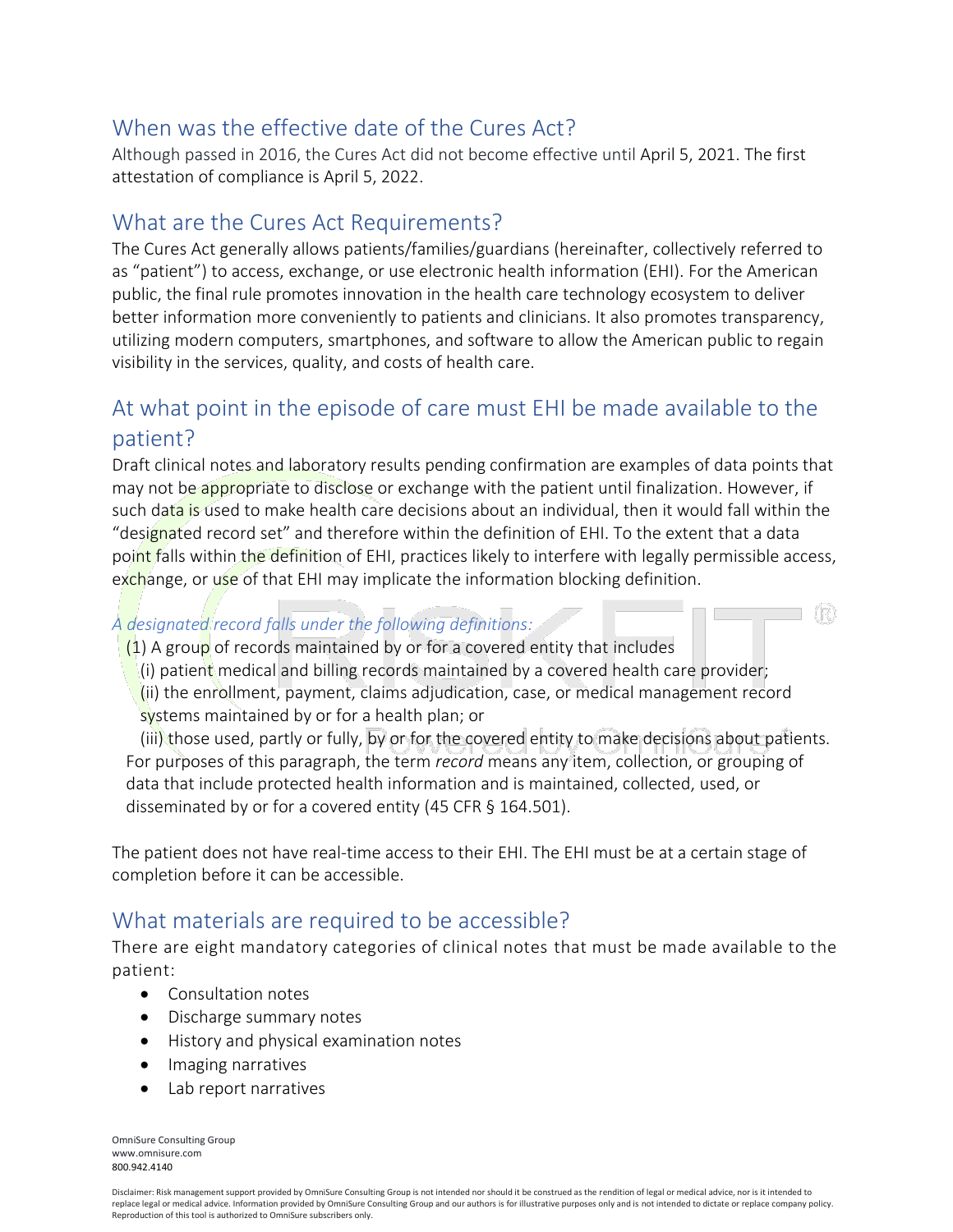- Pathology report narratives
- Procedure notes
- Progress notes

The level of detail required in disclosed notes has not been finalized. It is likely true that the above categories can be manipulated for safety. For example, rules require the disclosure of EHI. However, the name of the nurse who wrote the progress note is not EHI. The name of the provider must be disclosed, but disclosing the names of those who took the X-ray, drew the patient's blood, or hung the IV line is not necessary to convey the essence of the information to the patient. Additionally, crude, unflattering, or defamatory language should never be in a medical record revealed to the patient. In short, the record revealed to the patient should be concise, accurate, and factual.

Until October 6, 2022, EHI's scope for the information blocking definition purposes remains limited to the information represented by data classes and elements within the United States Core Data for Interoperability (USCDI). Therefore, until that date, *only* the notes that map the eight types specified in the "Clinical Notes" data class within the USCDI will be *required* in response to a request for legally permissible access, exchange, or use of EHI. However, actors (health care providers, health IT developers of certified health IT, and health information networks or health information exchanges) should keep in mind that none of the eight clinical note types currently represented within the USCDI are limited based on the specialty of the professional who authors them.

A USCDI "data class" is an aggregation of data elements by a common theme or use case. A USCDI "data element" is the most granular level at which a piece of data is exchanged. For example, "date of birth" is a whole data element rather than its constituent day, month, or year because the date of birth is the unit of exchange.

# What are "blocking" provisions?

Blocking provisions impede or preclude a patient's access to their EHI. However, there are many valid reasons for blocking a patient's access to EHI listed as exemptions to the access requirements.

# What are information blocking practices?

Practices considered blocking include the following:

- Practices that restrict authorized access, exchange, or use under applicable state or federal law of information for treatment and other permitted purposes, including transitions among certified health information technologies (health IT)
- Implementing health IT in nonstandard ways that are likely to substantially increase the complexity or burden of accessing, exchanging, or using EHI
- Implementing health IT in ways that are likely to
	- o restrict access, exchange, or use of EHI with respect to exporting complete information sets or in transitioning between health IT systems; or

OmniSure Consulting Group www.omnisure.com [800.942.4140](tel:800.942.4140)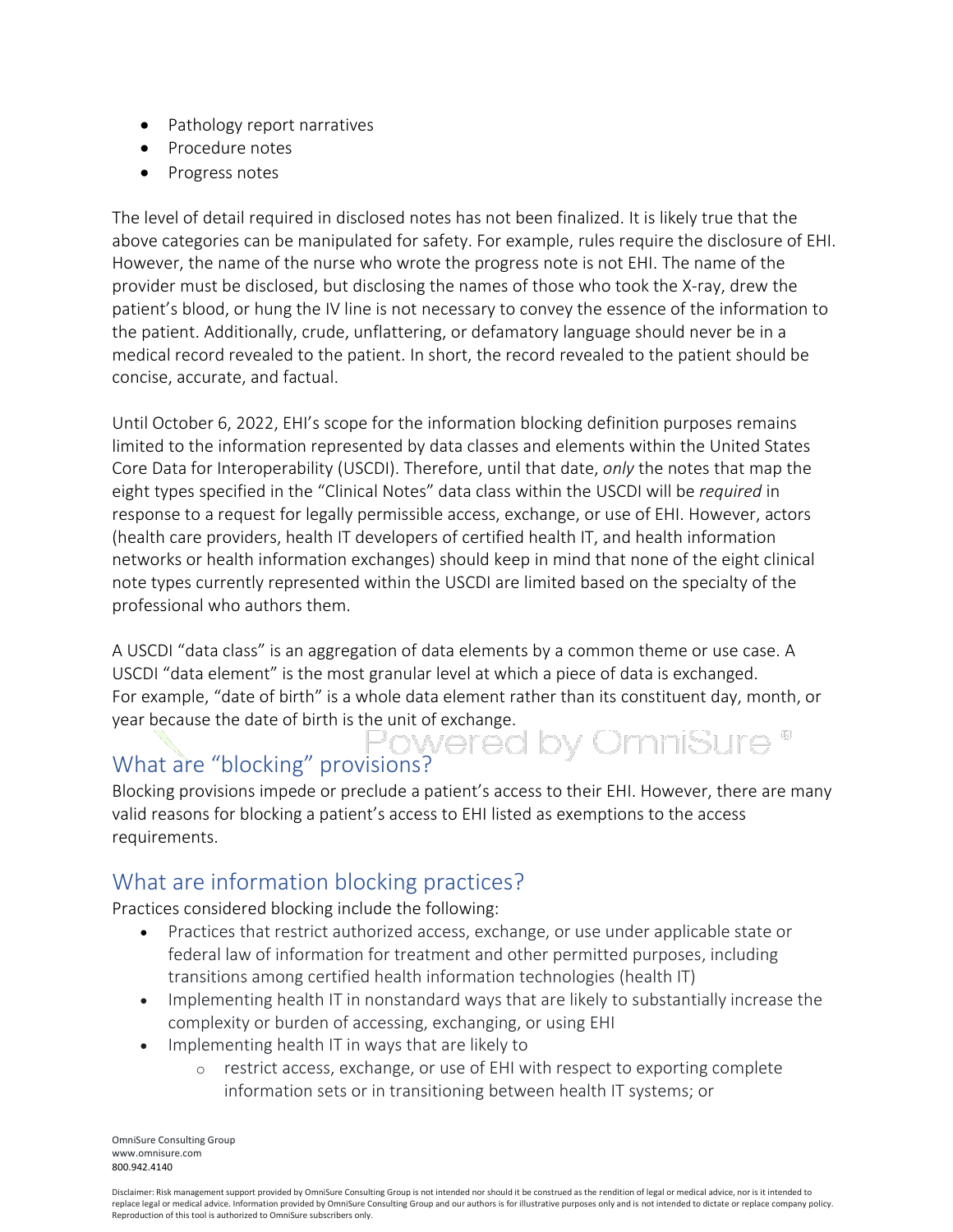$\circ$  lead to fraud, waste, abuse, or impede innovations and advancements in health information access, exchange, and use, including care delivery enabled by health IT

# What are the exemptions to the rule requiring access?

One of the primary exemptions to the rule requiring access is in the case of psychotherapy notes. "Psychotherapy notes means notes recorded (in any medium) by . . . a health care provider who is a mental health professional documenting or analyzing the contents of conversation during a private counseling session or a group, joint, or family counseling session, and that are separated from the rest of the individual's medical record. Psychotherapy notes excludes medication prescription and monitoring, counseling session start and stop times, the modalities and frequencies of treatment furnished, results of clinical tests, and any summary of the following items: Diagnosis, functional status, the treatment plan, symptoms, prognosis, and progress to date."

Another exemption to the blocking requirement surrounds notes compiled in reasonable anticipation of or use in a civil, criminal, or administrative action or proceeding. These should qualify as "work products" to be protected.

Other exemptions to the rule requiring access include the following:

• *Preventing Harm Exemption* It will not be considered information blocking if an actor engages in practices that are reasonable and necessary to prevent harm to a patient or another person, provided certain conditions are met.

#### • *Privacy Exemption*

It will not be information blocking if an actor does not fulfill a request to access, exchange, or use EHI to protect an individual's privacy, provided certain conditions are met.

#### • *Security Exemption*

It will not be information blocking if an actor interferes with the access, exchange, or use of EHI to protect EHI security, provided certain conditions are met.

#### • *Infeasibility Exemption*

It will not be information blocking if an actor does not fulfill a request to access, exchange, or use EHI due to the infeasibility of the request, provided certain conditions are met.

#### • *Health IT Performance Exemption*

It will not be information blocking if an actor takes reasonable and necessary measures to make health IT temporarily unavailable or degrade the health IT's performance for the benefit of its overall performance, provided certain conditions are met.

OmniSure Consulting Group www.omnisure.com [800.942.4140](tel:800.942.4140)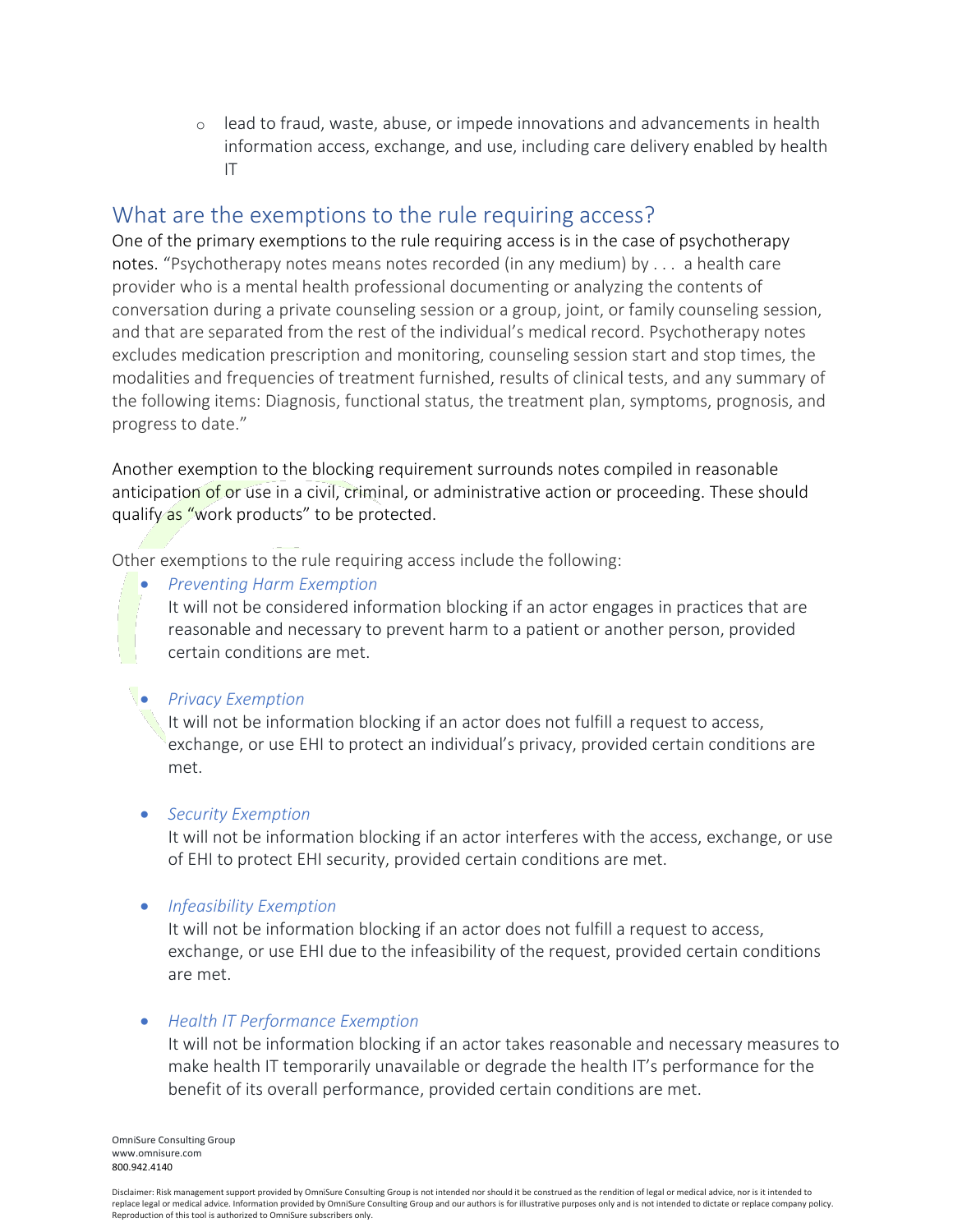#### • *Content and Manner Exemption*

It will not be information blocking if an actor limits the content of its response or the manner in which it fulfills a request to access, exchange, or use EHI, provided certain conditions are met.

#### • *Fees Exemption*

It will not be information blocking if an actor charges fees, including those that result in a reasonable profit margin, for accessing, exchanging, or using EHI, provided certain conditions are met. This is true only to the extent that they comply with the "Fees Exemption" (45 CFR § 171.302). For example, if the fees to export or convert data from technology were not agreed to in writing at the time the technology was acquired, then the "Fees Exemption" would not be available, and such fees may implicate the information blocking definition unless another exemption applies.

#### • *Licensing Exemption*

It will not be information blocking for an actor to license interoperability elements for EHI to be accessed, exchanged, or used, provided certain conditions are met.

# How is unlawful information blocking reported?

Anyone who believes they may have experienced or observed information blocking by any health care provider, health IT developer of certified health IT, health information network, or health information exchange is encouraged to share their concerns with ONC through the Information Blocking Portal on ONC's website, HealthIT.gov. Reports can be made anonymously and ONC will begin its investigation within two (2) business days.

# Must a health care provider use certified health IT?

The information blocking regulations do not require actors to have or use certified health IT under the ONC Health IT Certification Program. Actors subject to information blocking regulations are not required to immediately upgrade their certified health IT (as of April 5, 2021) if they are also participating in a separate regulatory program that requires the use of certified health IT, such as CMS's Promoting Interoperability Programs.

#### Is a business associate subject to the Cures Act?

In some instances, a business associate will be an actor under the information blocking regulation in 45 CFR part 171 and, in other situations, may not. Any individual or entity that meets any definition of an "actor" in the Cures Act is subject to the information blocking regulation in 45 CFR part 171, regardless of whether they are also a HIPAA-covered entity (CE) or business associate (BA).

# How is the Cures Act enforced?

Enforcement of the information blocking regulations depends upon the individual or entity that is the subject of an enforcement action or actor. For health IT developers and health information

OmniSure Consulting Group www.omnisure.com [800.942.4140](tel:800.942.4140)

Disclaimer: Risk management support provided by OmniSure Consulting Group is not intended nor should it be construed as the rendition of legal or medical advice, nor is it intended to replace legal or medical advice. Information provided by OmniSure Consulting Group and our authors is for illustrative purposes only and is not intended to dictate or replace company policy. Reproduction of this tool is authorized to OmniSure subscribers only.